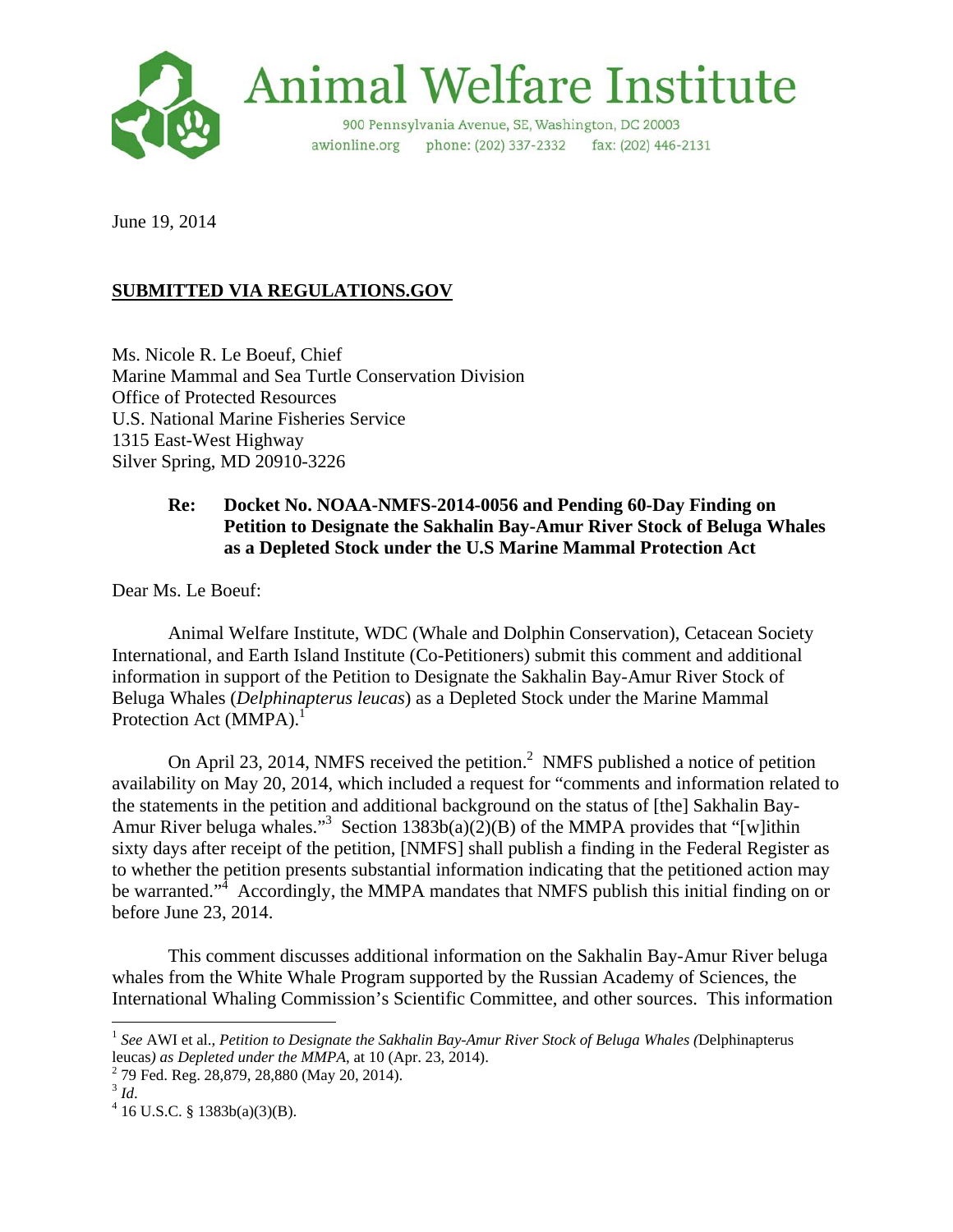provides further support for statements in the petition and a depleted designation for the Sakhalin-Amur beluga whales. Specifically, this information provides further support for determinations that: (1) the Sakhalin Bay-Amur River beluga whales comprise a "stock" of marine mammals under the MMPA; (2) NMFS's own, conservative estimate of maximum historical abundance is the best proxy and scientific information available on the stock's carrying capacity; and (3) annual removals from live captures and other anthropogenic sources of mortality have been, and continue to be, unsustainable, severely impeding the depleted stock's recovery.

#### **Stock Structure**

As noted in the petition, the stock structure of beluga whales has been defined based on consideration of "distribution and migration patterns, morphology, contaminants, population trends, and genetics."5 The petition provides substantial evidence on these factors that indicates that the Sakhalin-Amur beluga whales comprise a "stock" within the meaning of the MMPA.<sup>6</sup>

 Co-Petitioners emphasize here that any uncertainty acknowledged in the petition regarding the relationship between Sakhalin Bay-Amur River beluga whales and beluga whales of the southeastern Shantar area is an insufficient basis on which to conclude that the Sakhalin-Amur beluga whales do not comprise a stock.

The petition recognized that genetic data are "not sufficient to test for a genetic distinction between the Sakhalin Bay-Amur River beluga whales and the beluga whales in the southeastern Shantar region."<sup>7</sup> One of the two pairings of beluga whale genetic samples in the western Sea of Okhotsk region for which significant differences in nucleotide sequencing in haplotypes have not yet been found is the pairing of samples from Nikolai Bay—the easternmost of the four bays comprising the Shantar area—and samples from the Sakhalin Gulf.<sup>8</sup> Researchers, however, recently found that, among the beluga whale aggregations in the western Sea of Okhotsk region, the Sakhalin Bay-Amur River beluga whale aggregation "is characterized by the highest degree of haplotypic diversity and a rather high degree of nucleotide diversity."<sup>9</sup>

Likewise, with regard to migration patterns, Russian researchers also "earlier . . . assumed that aggregations from the Sakhalin Bay-Amur River area and the eastern part of the Shantar<sup>[]</sup> area occupied the same basins as the belugas of the Sakhalin Bay-Amur River aggregation during fall and moved to the north in winter, mixing with belugas from the Gulf of Shelikhov and western Kamchatka."<sup>10</sup> Based on more recent data, however, when researchers

<sup>5</sup> *See Petition*, *supra* note 1, at 10 (citing Gregory M. O'Corry-Crowe & L.F. Lowry, *A Review of the Status and Stock Structure of Beluga Whales*, Delphinapterus leucas, INT'L WHALING COMM'N SCI. COMM. 51st Annual Mtg. 1999, at 2).

<sup>&</sup>lt;sup>6</sup> The MMPA defines a "population stock" and "stock" to mean a "group of marine mammals of the same species or smaller taxa in common spatial arrangement, that interbreed when mature." 16 U.S.C. § 1362(11). <sup>7</sup> *Petition*, *supra* note 6, at 12.

WHITE WHALE PROGRAM, *Sustainable Use of the Beluga Whale (*Delphinapterus leucas*) in the North-Okhotsk and West-Kamchatka Fishing Subzones*, 3 (Jan. 22, 2014) (Ex. D). 9

WHITE WHALE PROGRAM, *Beluga Whale in Far Eastern Seas: mtDNA Lines Assortment and Distribution*, 1 (Mar. 21, 2014) (Ex. F).

<sup>10</sup> *Sustainable Use of the Beluga Whale*, *supra* note 8, at 3–4.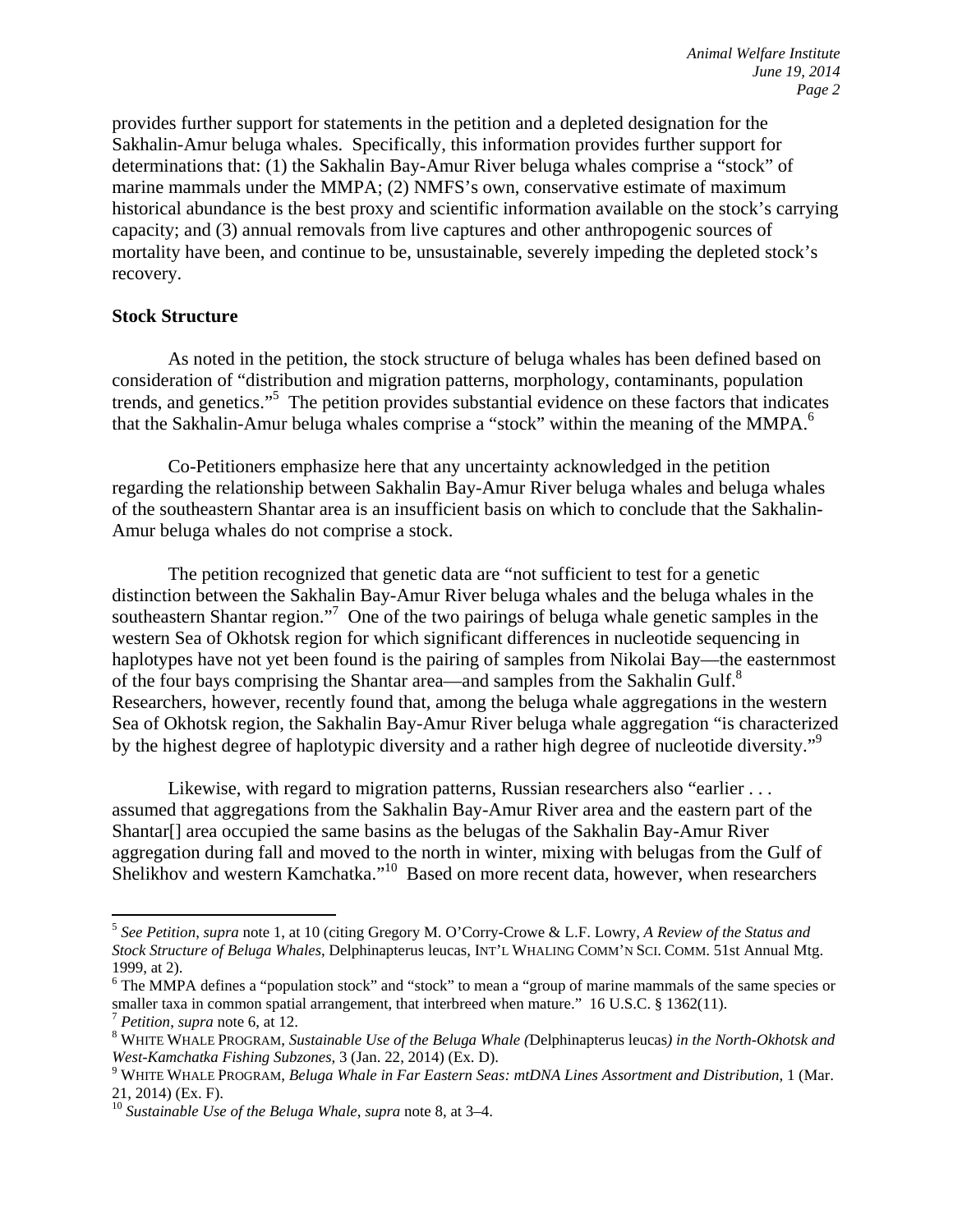increased sample sizes, they concluded that "belugas from the Sakhalin-Amur aggregation **do not** always move to the gulfs of the eastern part of the Shantar area, but may bypass them migrating to the north for winter."<sup>11</sup>

Moreover, the Scientific Committee of the International Whaling Commission (IWC) recently reaffirmed that there are five beluga whale summer aggregations in the Western Sea of Okhotsk region that should be managed as separate stocks. Specifically, the Scientific Committee acknowledged that "[r]ecent studies have identified separate demographic units within the Western-Okhotsk beluga population."<sup>12</sup> The Committee "reiterate[d] that . . . at least four summer aggregations in the North-Okhotsk subzone (Sakahlin-Amur, Ulbanksy Bay, Tugursky Bay, and Udskaya Bay) should be managed separately."13

This additional information on the relationship between beluga whales from the Sakhalin Bay-Amur River area and those from the southeastern Shantar area further supports the already substantial evidence in the petition that the Sakhalin-Amur beluga whales comprise a separate stock within the western Okhotsk population of beluga whales.

#### **Use of Maximum Historical Abundance as a Proxy for Carrying Capacity**

The petition also provides substantial evidence indicating that the Sakhalin-Amur beluga whale stock is well below its maximum net productivity level (MNPL) and thus depleted.

The petition primarily relies on a comparison of NMFS's estimate of the maximum historical abundance of the Sakhalin-Amur stock of 13,000 to 15,000 animals (based on reliable commercial harvest data) with the best current abundance estimate of 3,961 animals ( $CV =$ 2.4%).<sup>14</sup> Using these data, "the current abundance [of the Sakhalin-Amur stock] is 26.4 to 30.5 percent of the best estimate of historical abundance, well below the 60 percent standard for depleted designation used by NMFS for other stocks."<sup>15</sup>

 The petition relies on NMFS's estimate of maximum historical abundance as the best scientific information available on current carrying capacity (K) for the Sakhalin-Amur stock. In the past, NMFS has stated that "comparing current to pre-exploitation abundance has, indeed, been used most often in assessing the status of marine mammal stocks relative to their [optimum sustainable populations]."<sup>16</sup>

NMFS, however, has also stated that "re-creating historical K is not possible in most cases and [the agency] would rely on current K, absent human exploitation, to determine

<sup>&</sup>lt;sup>11</sup> *Id.* at 3 (emphasis added).<br><sup>12</sup> INT'L WHALING COMM'N, REP. OF THE 2014 SCIENTIFIC COMM. ANNUAL MTG. (2014) (Ex. A).<br><sup>13</sup> *Id.* With regard to Nikolai Bay, the Committee stated that beluga whales from Nikolai Bay "s quota as the number of animals using that bay is very small." INT'L WHALING COMM'N, REP. OF THE 2013<br>SCIENTIFIC COMM. ANNUAL MTG., 3 (2013).

<sup>&</sup>lt;sup>14</sup> NMFS, *Denial Letter & Decision Mem.* 37 (Aug. 5, 2013), *available at* <u>http://www.nmfs.noaa.gov/pr/permits/</u><br>
<sup>15</sup> See Petition, *supra* note 1, at 14.

<sup>&</sup>lt;sup>16</sup> Sixty-Day Finding for a Petition to Conduct a Status Review of the E. N. Pac. Population of Gray Whale under the MMPA, 75 Fed. Reg. 81,225, 81,226 (Mon. 27, 2010).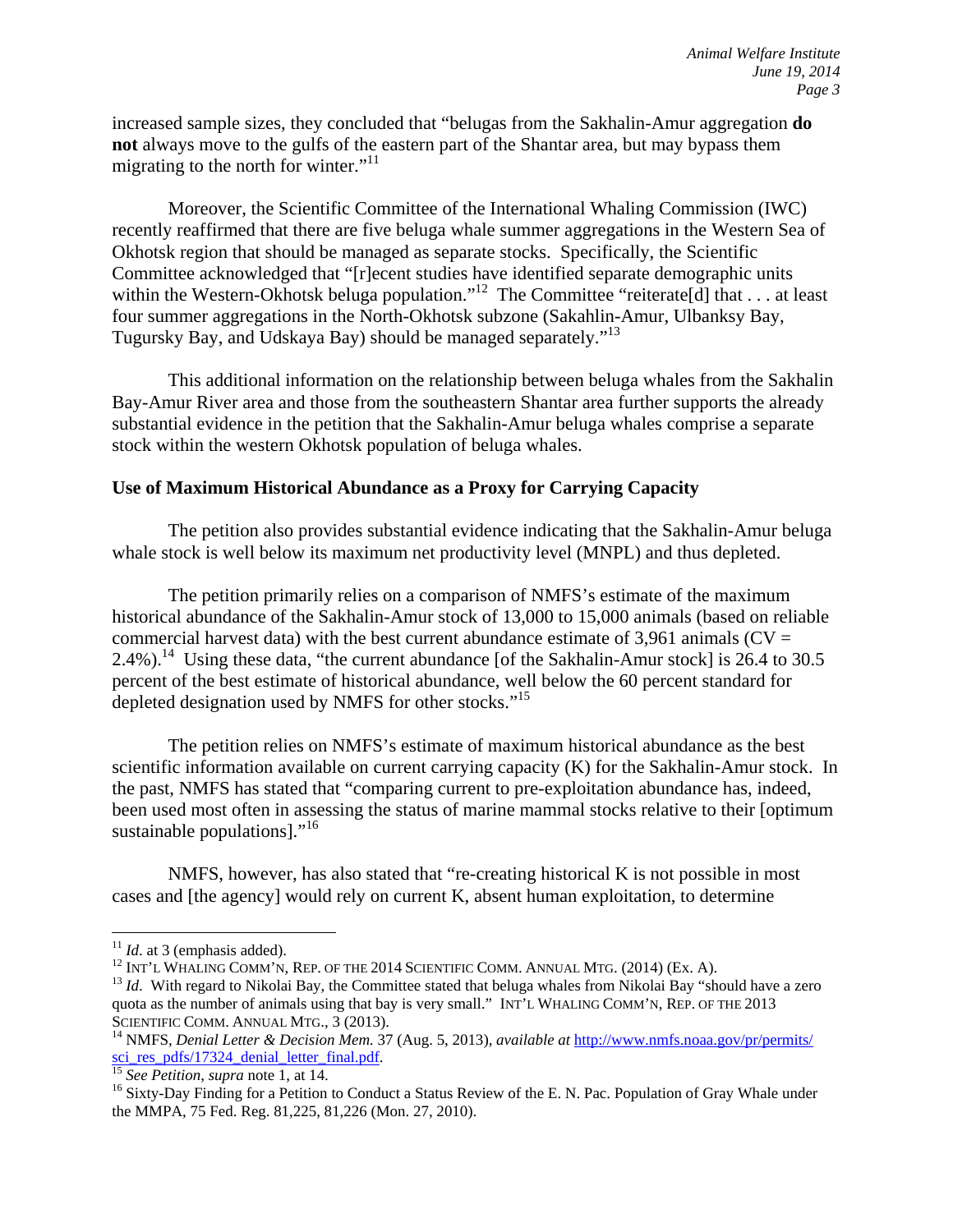[optimum sustainable population]."<sup>17</sup> NMFS has never formally adopted this policy in a regulation or formal guidance document. It has, however, stated in various places that:

Where human-caused, correctable degradation of the marine environment has occurred, OSP levels would reflect [K] modified (increased by habitat restoration efforts). If data were available, NMFS would determine K based on the long-term equilibrium population that can be supported under reasonable and proper use of the marine environment and living marine resources.<sup>18</sup>

Notwithstanding any such statements, according to NMFS, "[w]here a more direct estimate of current K is not available, the agency has used historical abundance as a proxy for K."<sup>19</sup> In this case, there is no "research on the potential capacity of ecosystems for sea mammals in Russia."20 Researchers of the White Whale Program (WWP) recently noted that the "structure and numerical growth, not only of separate groups but even whole populations of belugas and other sea mammals, have not been analyzed. The beluga populations that were once hunted are likely to recover gradually."<sup>21</sup> That is, there is no direct estimate of current K available for the Sakhalin Bay-Amur River stock and thus it is necessary and appropriate to use historical abundance as a proxy for K.

The WWP researchers also stated that some of the beluga whale populations of the Sea of Okhotsk "may find it hard to recover their initial structure and strength due to climate change, anthropogenic activities, diseases and other factors. The absence of reliable counts over many years makes it impossible to determine the dynamics of reproduction."<sup>22</sup>

Despite the potential for some habitat degradation from climate change and pollution, the current carrying capacity for the Sakhalin-Amur stock is very likely well above 60 percent of NMFS's conservative maximum historical abundance estimates (13,000 to 15,000 animals) resulting in "cut-off" levels for a depleted designation of approximately 7,800 to 9,000 animals. At present, the best available population estimate for Sakhalin Bay-Amur River belugas whales is 3,961 animals,  $^{23}$  well below 60 percent of K using NMFS's own historical population estimates.

There is considerable evidence that the current K for the Sakhalin Bay-Amur River stock of belugas is at least 13,000 to 15,000, as indicated by NMFS. First, in 1989, just three years after initiation of live-capture operations targeting the Sakhalin-Amur stock (during which an unknown number of beluga whales were removed from the population) the abundance of the stock was estimated to be  $7,000$  to 10,000 animals.<sup>24</sup> Considering the large and unsustainable number of beluga whales killed from within the Sakhalin Bay-Amur River area historically from

<sup>&</sup>lt;sup>17</sup> *Id.*<br><sup>18</sup> *Id.*<br><sup>19</sup> *Id.* at 81,227.<br><sup>20</sup> *Sustainable Use of the Beluga Whale, supra* note 8, at 7.<br><sup>21</sup> *Id.*<br><sup>22</sup> *Id.*<br><sup>23</sup> *See Denial Letter & Decision Mem., supra* note 13, at 37.<br><sup>24</sup> *Id.* at 36.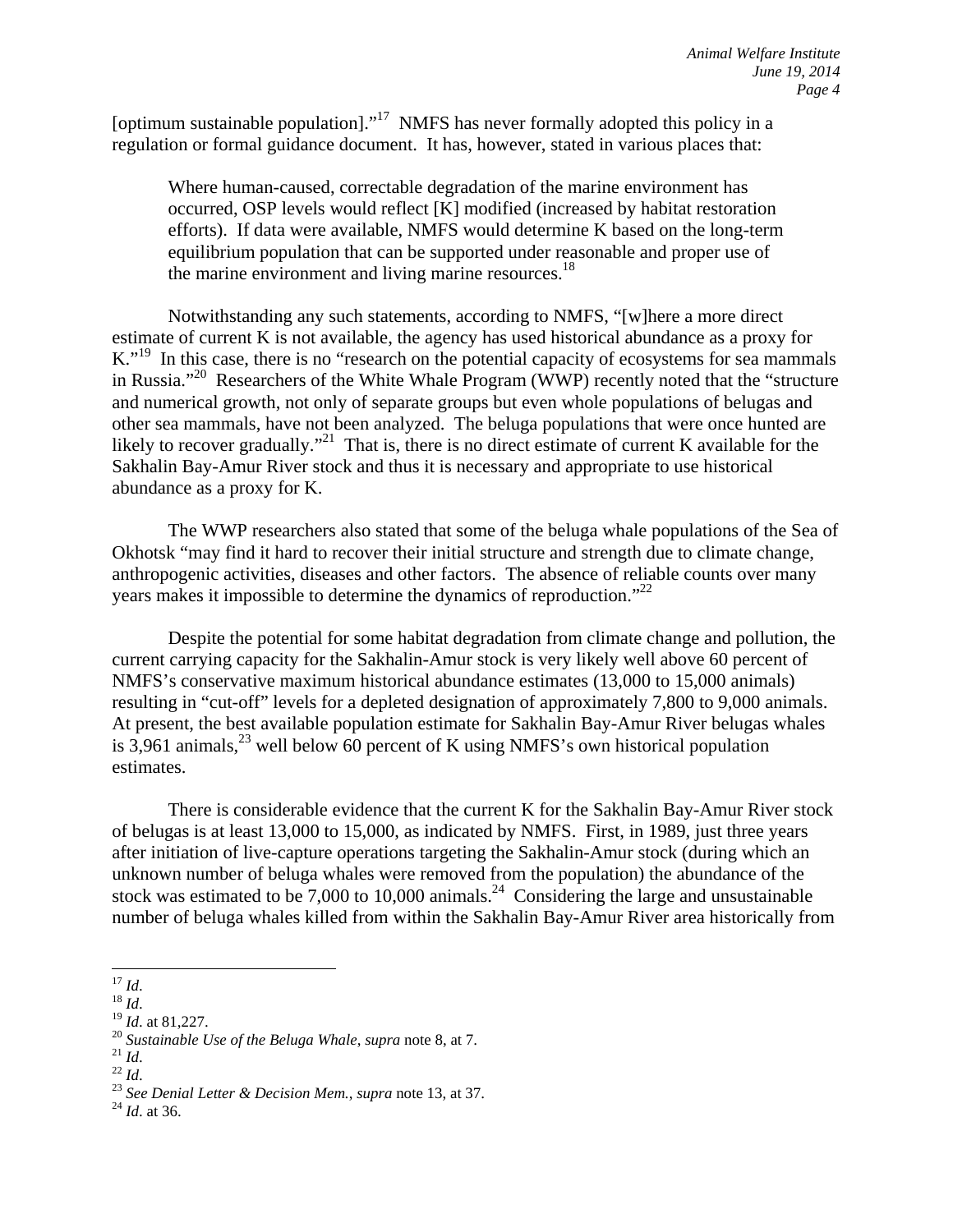1915 to 1963, $^{25}$  this would suggest that the carrying capacity of this area is well in excess of 10,000 animals. Second, as NMFS has recognized, regardless of the reliability of this historical abundance estimate, "at least on a relative scale, the Sakhalin-Amur [stock] in 1989 was larger than that found in the Shantar Bay region,"<sup>26</sup> yet the current abundance estimate of the Sakhalin-Amur stock is less than 60 percent of the current abundance estimate of the Shantar stock, which is 6,661 animals.<sup>27</sup> Thus, the current carrying capacity for the Sakhalin-Amur stock is likely, at a minimum, as great as the current abundance of the Shantar stock. Third, NMFS's maximum historical abundance estimate of 13,000 to 15,000 is very conservative, as the stock had to be "at least," or at a minimum, 13,000 to 15,000 animals to withstand an average removal of 1,000 animals per year for 20 years. $^{28}$ 

Further, as discussed below, the most serious threat to the Sakhalin-Amur stock is the unsustainable live-capture trade, a threat that could be reduced or eliminated with sound, scientific management of the stock.<sup>29</sup> Other threats, that do not appear to be as serious at this time, include human-caused, less correctable habitat degradation attributable to climate change and pollution. As noted in the petition, compared to other cetacean species, the beluga whale is "moderately sensitive" to climate change impacts.<sup>30</sup> With regard to pollution, an international protocol "to assess belugas' health in the wild" is "still in the making,"31 and, consequently, the impact of pollutants on Sakhalin Bay-Amur River belugas remains unclear. Furthermore, researchers are presently analyzing data collected from Sakhalin-Amur beluga whales "to identify morbidity parameters and understand what diseases affect them and how widespread they are."<sup>32</sup>

Therefore, even assuming some level of human-caused habitat degradation from climate change and pollution that is more difficult to correct than the adverse impact of live captures, a comparison of NMFS's conservative estimate of maximum historical abundance of the Sakhalin-Amur stock with its current abundance indicates that the stock is well below its maximum net productivity level and is thus depleted.

#### **Unsustainable Removals**

Finally, the petition provides substantial evidence indicating that annual removals by live captures and other anthropogenic sources of mortality have been, and continue to be, unsustainable, contributing to the depleted status of the Sakhalin Bay-Amur River stock of beluga whales and severely impeding its recovery.

<sup>&</sup>lt;sup>25</sup> *See Petition, supra* note 1, at 15.<br><sup>26</sup> *Id.* at 32.<br><sup>27</sup> *Id.* at 37.<br><sup>29</sup> *See*, 2014 IWC SCIENTIFIC COMM. REP., *supra* note 12, at 58–59.

<sup>&</sup>lt;sup>30</sup> *Petition, supra* note 1, at 19 n.152 (quoting Kristin L. Laidre et al., *Quantifying the Sensitivity of Arctic Marine Mammals to Climate-Induced Habitat Change*, 18 ECOLOGICAL APPS. 97, 113 (2008)). 31 Dmitry Glazov, WHITE WHALE PROGRAM, *Results of the Expedition to the Sea of Okhotsk*, 6 (Jan. 28, 2014) (Ex.

E).

<sup>32</sup> *Id*.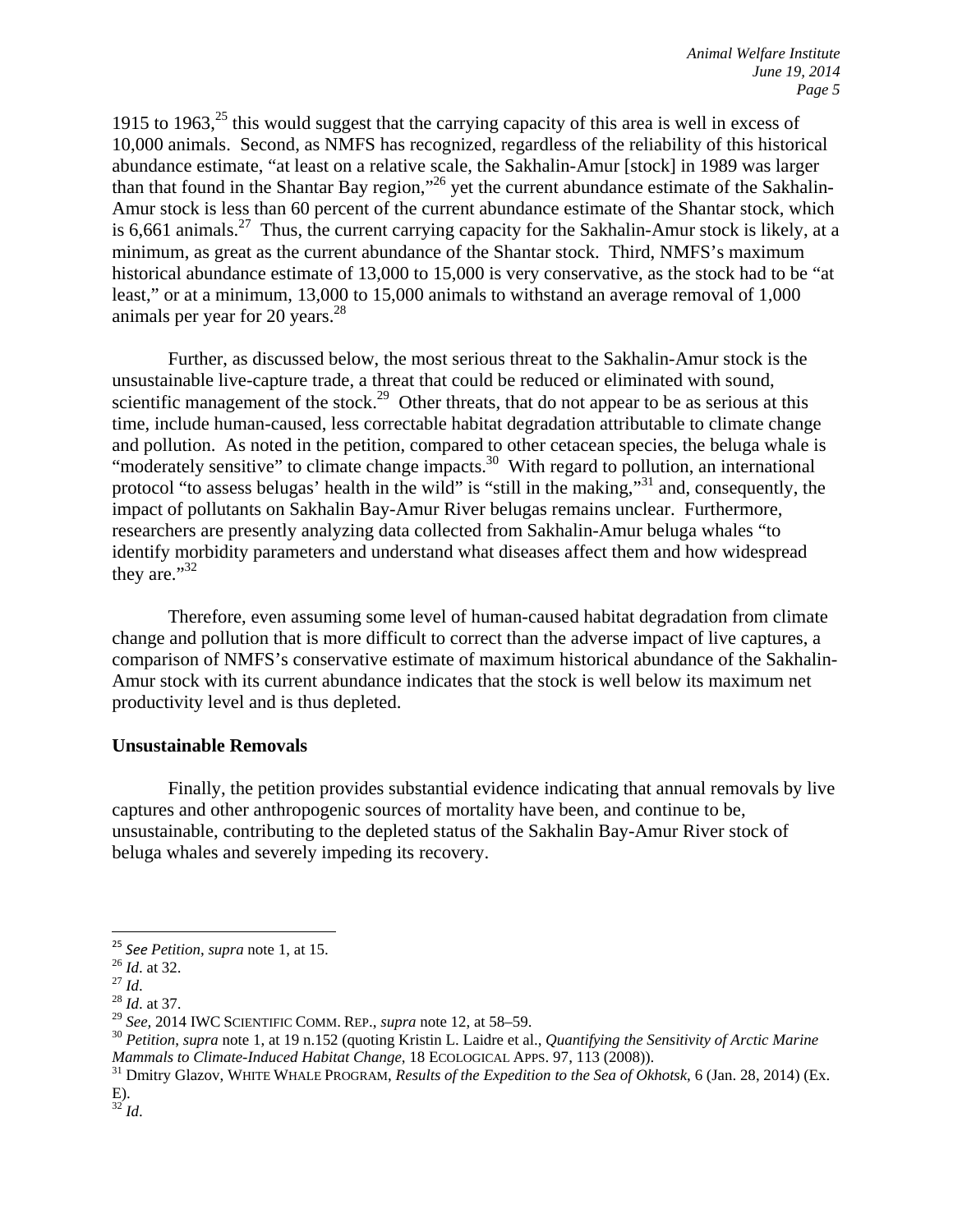As discussed in the petition, the Sakhalin-Amur stock of beluga whales is subject to an unsustainable live capture trade. Specifically, the annual quotas for live capture and the level of reported live captures have been increasing, and, from 2010 to 2012, met or exceeded a potential biological removal (PBR) level of 29 or 30 animals for the stock considered by a scientific review panel of the International Union for Conservation of Nature (IUCN).<sup>33</sup> In addition, the petition noted that "[l]ast year . . . the [IWC Scientific] Committee agreed that the current management scheme for live-capture of belugas in the Sea of Okhotsk was very likely to lead to unsustainable levels of removals, placing at least the Sakhalin-Amur [stock] at high risk of depletion." $34$ 

 In May 2014, a paper submitted in connection with the most recent IWC Scientific Committee annual meeting in Bled, Slovenia, revealed new information about live capture during the summer of 2013.<sup>35</sup> Based on the paper, the Scientific Committee "**express[ed] strong concern** that the removal of 81 living belugas [from the Sakhalin-Amur stock], with an additional 12 confirmed and over 30 suspected deaths in summer of 2013, is unsustainable for this [stock]."36 Accordingly, the Committee "**reiterate[d]** that removals should be reduced to a level that is consistent with available scientific data."<sup>37</sup> The report of the Subcommittee on Small Cetaceans explains in more detail that "[d]uring 2013, three teams of local contractors, operating independently of one another, worked to capture belugas in the western Okhotsk Sea, focusing effort within a 16 km² area [approximate] of Sakhalinsky Bay where live-captures have been conducted for over 25 years."<sup>38</sup> The Committee further noted that "[c]ompetition among [the increased number of] capture teams and limited capacity of holding facilities may be related to the relatively high levels of observed and suspected mortality in the past season."<sup>39</sup>

 The paper underlying the 2014 IWC Scientific Committee report states that "the [above] number of mortalities  $\left[\text{in } 2013\right]$  is conservative.<sup> $40$ </sup> In the paper, the researchers state that "[s]ome (we believe, all) captured whales, which did not adjust to captivity and were later released unreported, were 'replaced' by additional captures."41 They also document how captures teams have "attempted to conceal [juvenile beluga whale] mortalitie[s] by sinking the carcass[es]."42 *See* Fig. 1. This information raises concerns about unreported and undocumented mortalities during live capture operations over the past decade. Indeed, the researchers stated "we cannot exclude [the possibility] that the capture team operating in the area [from 2007 to 2010] may have used the safest approach to captures at times when the researchers were onboard and concealed the facts of deaths in cases when no scientists were present."<sup>43</sup> According to the

<sup>&</sup>lt;sup>33</sup> *Denial Letter & Decision Mem., supra* note 14, at 29.<br><sup>34</sup> Olga V. Shpak & Dmitri M. Glazov, *Update Report on the White Whale (Delphinapterus leucas) Captures in the Okhotsk Sea, Russia* (INT'L WHALING COMM'N SCI. COMM., 65th Ann. Mtg., Ser. No. SC/65b/SM14, 2014) (Ex. C).

<sup>&</sup>lt;sup>35</sup> See 2014 IWC SCIENTIFIC COMM. REP., *supra* note 12, at 58.<br><sup>36</sup> Id. (emphasis in original).<br><sup>37</sup> Id. (emphasis in original).<br><sup>38</sup> INT'L WHALING COMM'N, 2014 Rep. of the Subcomm. on Small Cetaceans, in REP. OF THE 201 COMM. ANNUAL MTG. Annex L, at  $10-11$  (June 2014) (Ex. B). <sup>39</sup> *Id.* 

<sup>39</sup> *Id*. 40 Shpak & Glazov, *supra* note 33, at 3. 41 *Id*. 42 *Id*. 43 *Id*. at 3–4.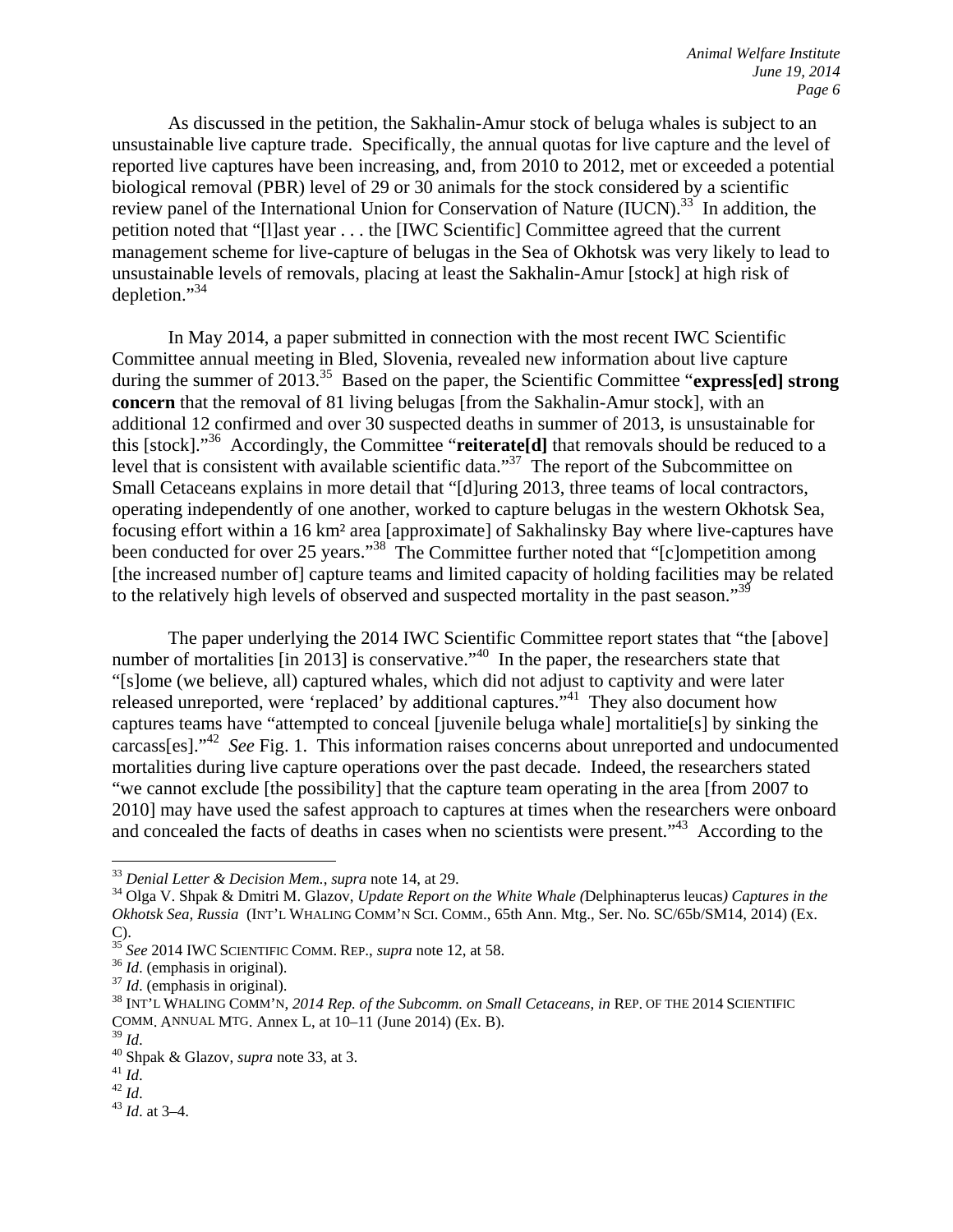researchers, "'beluga capture rush' has started, among other reasons, through the absence of [appropriate] regulations, which would distribute capture-permits in accordance with scientific data."44 The researchers "are also worried about the increased media activity of the livecapturing groups, who are encouraged by rising international interest in buying Russian beluga whales."<sup>45</sup>

**Figure 1.** Dead Juvenile Beluga Whale from Sakhalin-Amur Stock Killed During 2013 Live Capture Operations.46



This startling new information provides further support for a determination that annual removals from live captures and other anthropogenic sources of mortality have been, and continue to be, unsustainable, severely impeding recovery of the depleted Sakhalin-Amur beluga whale stock. Total removals have now increased in each of the past five years. *See* Table 1.

| <b>Table 1.</b> Actual permanent removals by live-capture (LC) from Sakhalinsky Bay for export and |  |
|----------------------------------------------------------------------------------------------------|--|
| domestic use (not including animals temporarily removed and released to the wild). <sup>47</sup>   |  |

| ear                   | 2000 | 2001 | 2002 | 2003 | 2004 | 2005 | 2006 | 2007 | 2008 | 2009 | 2010 | 2011      | 2012 | 2013 | 2014 |
|-----------------------|------|------|------|------|------|------|------|------|------|------|------|-----------|------|------|------|
| $\sim$                | 10   | 22   | 10   | 26   | 25   | 31   | 20   |      | 25   | 24   | 30   | <u>33</u> | 44   | 123  | N/A  |
| Yr<br>$\mathcal{L}$ . | N/A  | N/A  | N/A  | N/A  | 18.6 | 22.8 | 22.4 | 20.4 | 20.2 | 20   | 19.8 | 22.4      | 31.2 | 50.8 | N/A  |

<sup>&</sup>lt;sup>44</sup> *Id.* at 4.<br><sup>45</sup> WHITE WHALE PROGRAM, *Dasha Beluga Whale: Removal of Transmitter Attached in 2009* (Apr. 24, 2014) (Ex.

G).<br> $46$  Shpak & Glazov, *supra* note 33, at 3.

<sup>&</sup>lt;sup>47</sup> See Petition, *supra* note 1, at 16; Shpak & Glazov, *supra* note 33, at 3 ("All whales that were captured alive, or died during the capture operations or were released after being held in the holding pens, should be considered as a 'take' under the TAT for that year.").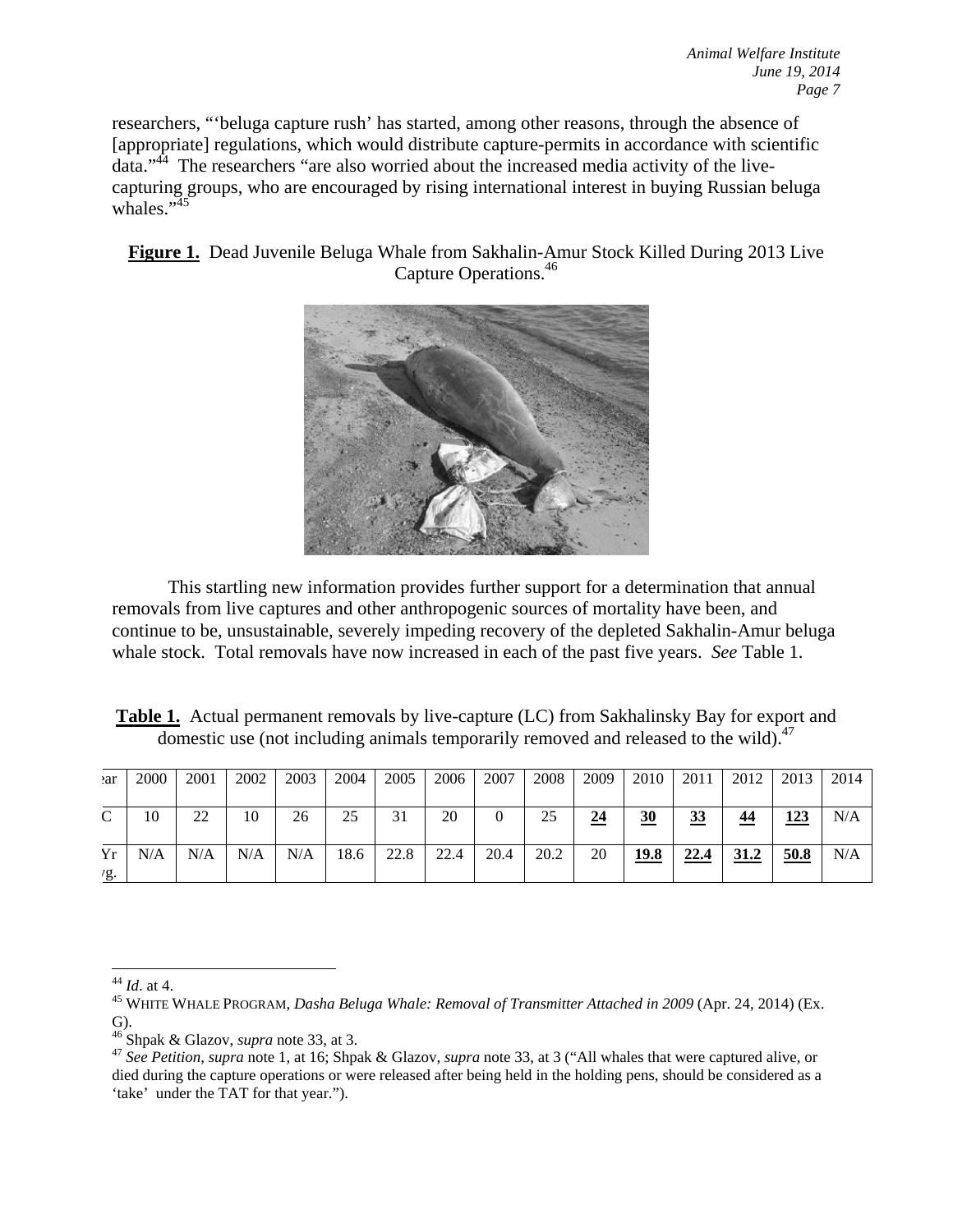Indeed, in 2013, removals attributable to live captures were 4.2 times the PBR level calculated by the IUCN review panel, bringing the most recent five-year average to 50.8, or 1.75 times this PBR level. There are no indications that the current above-PBR level of removals for public display will return to a sustainable level for this depleted stock in the near future and, even if this occurred, it will likely take decades before this stock no longer qualifies for a depleted designation. This new information makes a depleted designation for the Sakhalin-Amur stock by NMFS under the MMPA, and the conservation benefits flowing from it, all the more urgent and warranted.

Thank you for the opportunity to submit these comments and to provide additional information in support of the petition. Please do not hesitate to contact me if you have any questions about the content of this letter.

Sincerely,

Nam Hillacid

Susan Millward Executive Director

**And on behalf of:** 

Whale and Dolphin Conservation Cetacean Society International Earth Island Institute, International Marine Mammal Project

cc: Dr. Shannon Bettridge, Office of Protected Resources, NMFS